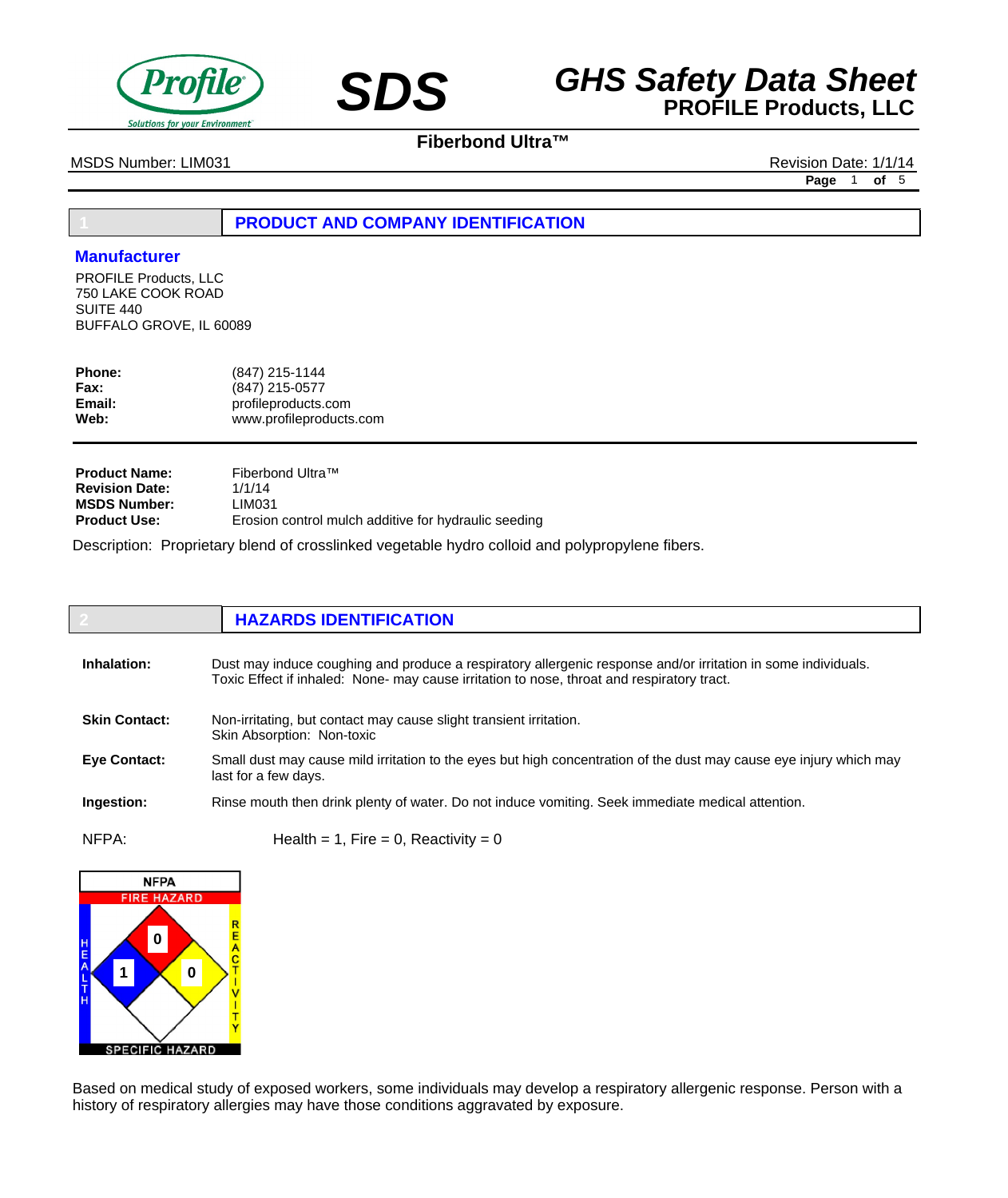



MSDS Number: LIM031 Revision Date: 1/1/14

**Page** 2 **of** 5

| COMPOSITION/INFORMATION ON INGREDIENTS |
|----------------------------------------|
|                                        |

#### **Ingredients:**

| $\textsf{Cas}\;\#$ | Perc.                     | Chemical Name |
|--------------------|---------------------------|---------------|
|                    | ------------------------- |               |

| N $/A$  | Proprietary              | Hydrocolloidal Based Polysaccharide Tackifier |
|---------|--------------------------|-----------------------------------------------|
| 9000300 | │ Proprietarv │ Guar Gum |                                               |

|                      | <b>FIRST AID MEASURES</b>                                                                               |
|----------------------|---------------------------------------------------------------------------------------------------------|
| Inhalation:          | In case of exposure to a high concentration of dust, remove or move person to fresh air.                |
| <b>Skin Contact:</b> | Remove contaminated clothing and wash contact area with warm water and later cold water for 10 minutes. |
| <b>Eve Contact:</b>  | Wash/Flush with plenty of water for 10 minutes and seek medical attention if irritation persists.       |
| Ingestion:           | If swallowed appreciable quantities, seek medical attention.                                            |

| <b>FIRE FIGHTING MEASURES</b> |
|-------------------------------|
|-------------------------------|

Carbon dioxide or dry chemical for small fire; aqueous form or water for large fire.

Wear self-contained breathing apparatus and complete personal protective equipment when entering confined areas where potential for exposure to vapor or products of combustion exists.

All carbohydrate and dry chemicals a potential dust explosion hazard exists if dust concentration in air is too high. Good housekeeping procedures are required to reduce this hazard.

**6 ACCIDENTAL RELEASE MEASURES**

Dry powder should be swept or scooped-up and collected for disposal. Avoid creating dust clouds and breathing the dust. Caution: Wet material is slippery.

| <b>HANDLING AND STORAGE</b> |
|-----------------------------|
|                             |

**Storage Requirements:**

Store in cool, dry area. Keep container closed to avoid moisture pickup. Avoid creating dust clouds and breathing the dust while handling.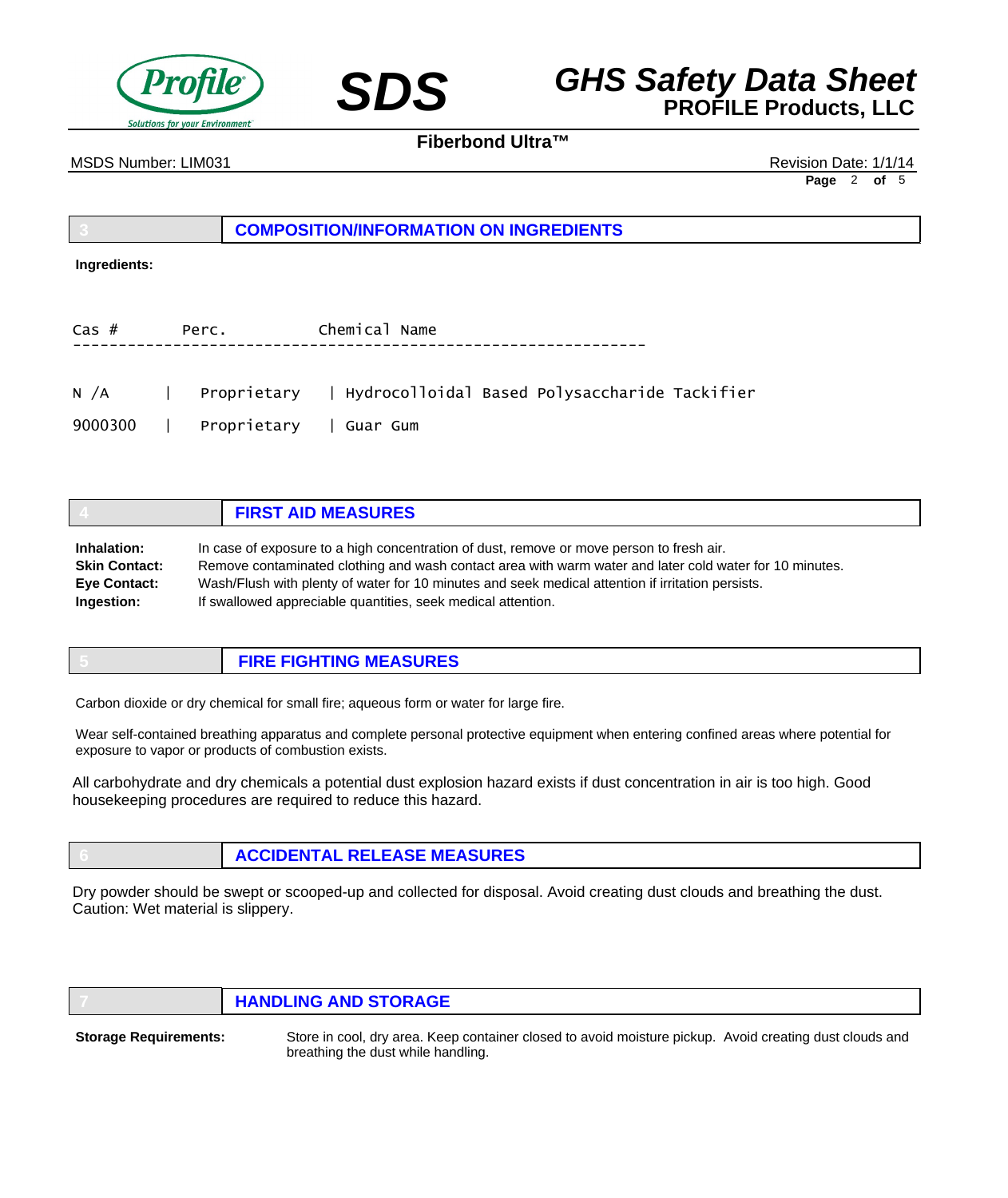



MSDS Number: LIM031 Revision Date: 1/1/14

**Page** 3 **of** 5

#### **8 EXPOSURE CONTROLS/PERSONAL PROTECTION**

Respiratory Protection: Wear approved dust/air-line respirator whenever exposure to dust is likely and in inadequately ventilated area. **Personal Protective Equip:**

Exhaust: Recommended when appropriate to control employee exposure.

Mechancial: Not recommended as the sole means of controlling employee exposure.

Protective Gloves: Wear impervious gloves.

Eye Protection: Wearing safety glasses is a good practice.

Other Protective Equipment: For operations where contact can occur, a safety shower and eye wash facility should be available.

# **9 PHYSICAL AND CHEMICAL PROPERTIES**

**Spec Grav./Density: Boiling Point: Appearance:** Off white powder

1.3 N/A

**Odor: Freezing/Melting Pt.: Vapor Density:**

bean like odor N/A N/A

#### **10 STABILITY AND REACTIVITY** Stable product Fire, excessive heat Produce fumes when heated to decomposition may include carbon monoxide, carbon dioxide. Will not occur **Stability: Conditions to Avoid: Hazardous Decomposition: Hazardous Polymerization:**

**11 TOXICOLOGICAL INFORMATION**

| <b>ECOLOGICAL INFORMATION</b> |
|-------------------------------|
|                               |

Guar Gum (CAS# 9000-30-0) is listed as an inert ingredient permitted for use in nonfood use pesticide products by EPA. It is also classified under the Federal Insecticide, Fungicide and Rodenticide Act (FIFRA) as a minimal risk inert substance (List 4A) meaning that as a pesticide, Guar Gum is considered by the EPA to pose little or no risk to humans or the environment. The Us Department of Agriculture (USDA) National Organic Program (NOP) also allows the use of Guar Gum in a variety of applications, but primarily as a pesticide in organic production operations. Finally, Guar Gum is listed on the Generally Recognized as Safe (GRAS) list by the Food and Drug Administration (FDA).

**13 DISPOSAL CONSIDERATIONS**

Dispose of in accordance with Federal, State and Local regulations.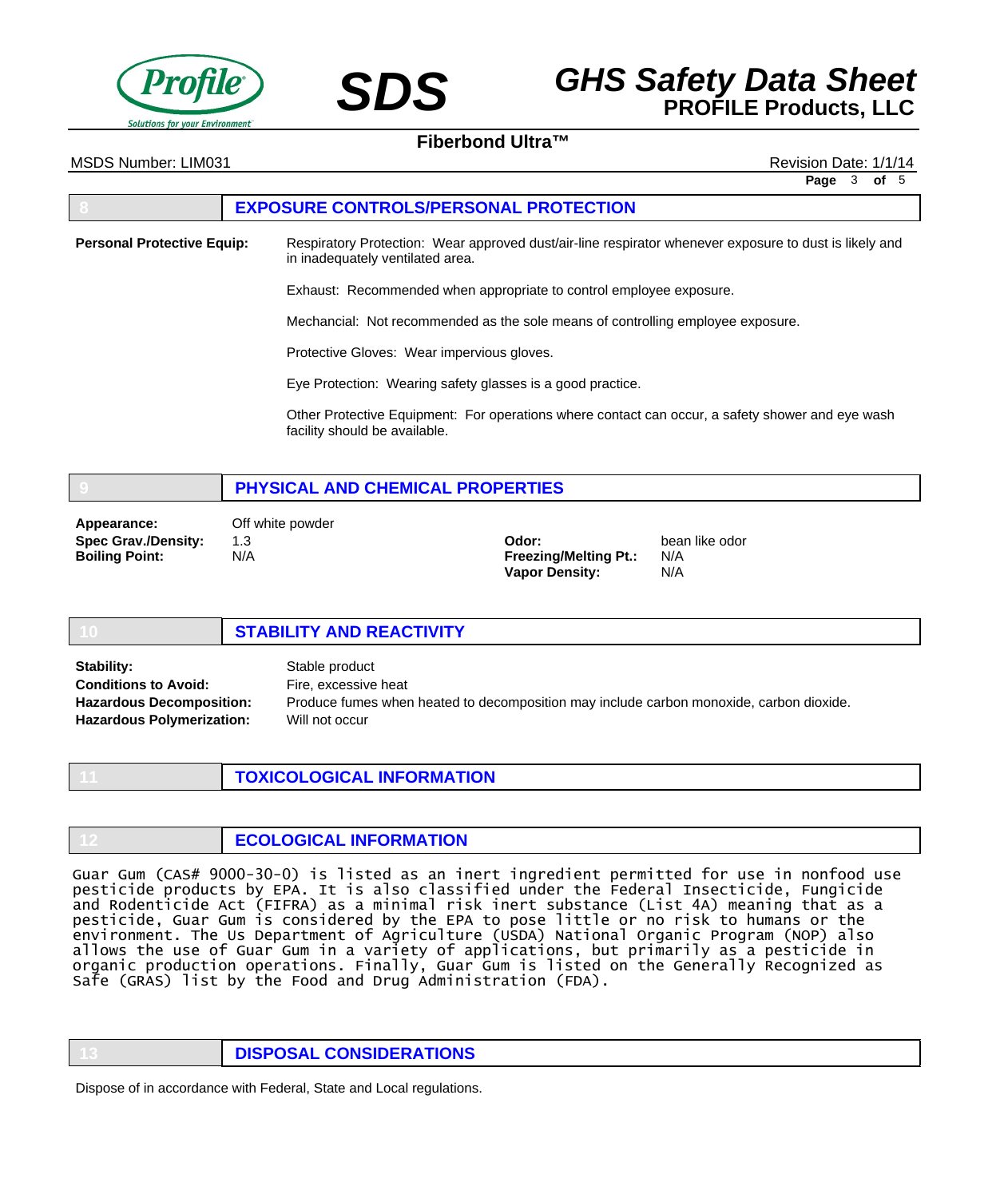



MSDS Number: LIM031 Revision Date: 1/1/14

**Page** 4 **of** 5

**14 TRANSPORT INFORMATION**

DOT Class: Not regulated #

**15 REGULATORY INFORMATION**

COMPONENT / (CAS/PERC) / CODES ---------------------------------------------------------------

\*Guar gum (9000300 n/a%) TSCA

REGULATORY KEY DESCRIPTIONS

---------------------------------------------------------------- MASS = MA Massachusetts Hazardous Substances List NRC = Nationally Recognized Carcinogens OSHAWAC = OSHA Workplace Air Contaminants PA = PA Right-To-Know List of Hazardous Substances TXAIR = TX Air Contaminants with Health Effects Screening Level

CERCLA = Superfund clean up substance CSWHS = Clean Water Act Hazardous substances EHS302 = Extremely Hazardous Substance EPCRAWPC = EPCRA Water Priority Chemicals HAP = Hazardous Air Pollutants NJEHS = NJ Extraordinarily Hazardous Substances NJHS = NJ Right-to-Know Hazardous Substances OSHAPSM = OSHA Chemicals Requiring process safety management SARA313 = SARA 313 Title III Toxic Chemicals

TSCA = Toxic Substances Control Act

OSHAHTS = OSHA Hazardous and Toxic Substances  $PROP65 = CA$  Prop 65 TOXICRCRA = RCRA Toxic Hazardous Wastes (U-List) TXHWL = TX Hazardous Waste List